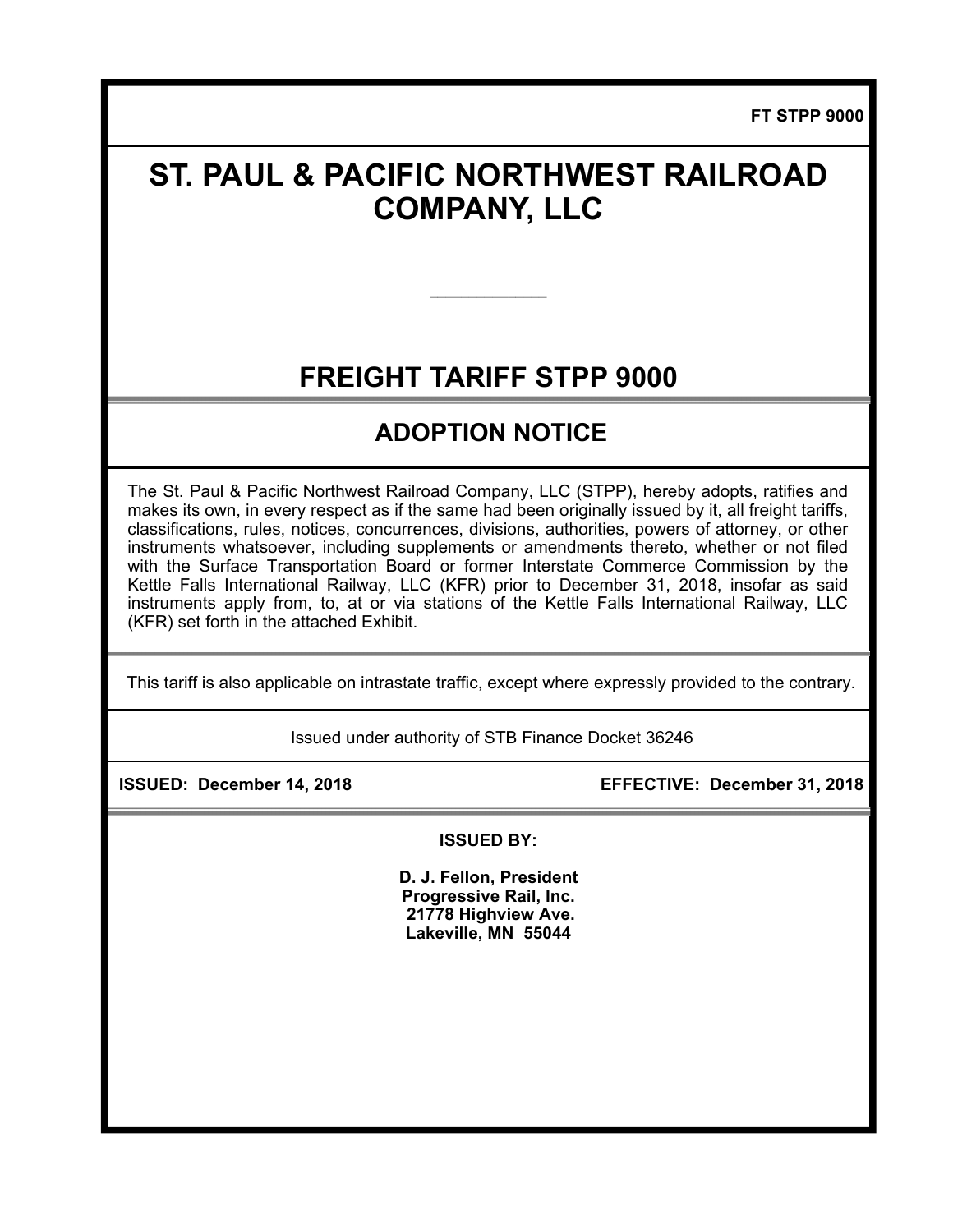#### **OPSL 6000-series**

### **St. Paul & Pacific Northwest Railroad Company, LLC**

**(STPP - 403)**

|                                |           |                | <b>RULE</b>  |                  |             |               |                 |
|--------------------------------|-----------|----------------|--------------|------------------|-------------|---------------|-----------------|
| <b>STATION</b>                 | <b>ST</b> | <b>COUNTY</b>  | 260          | <b>FSAC/OPSL</b> | <b>SPLC</b> | <b>NRB</b>    | <b>RATE ZIP</b> |
| Chewelah (1-3100-3200)         | <b>WA</b> | <b>Stevens</b> | <b>CHWLA</b> | 62050            | 840361      | Colville, WA  | 99109           |
| Blue Creek (1-3100-3200)       | <b>WA</b> | <b>Stevens</b> |              | 62056            | 840359      | Colville, WA  | 99109           |
| Addy (1-3100-3200)             | <b>WA</b> | <b>Stevens</b> |              | 62059            | 840357      | Colville, WA  | 99101           |
| <b>Metallurgical Chip Spur</b> |           |                |              |                  |             |               |                 |
| $(1-3100-3200)$                | <b>WA</b> | <b>Stevens</b> |              | 62063            | 840346      | Colville, WA  | 99114           |
| Arden (1-3100-3200)            | <b>WA</b> | <b>Stevens</b> |              | 62067            | 840354      | Colville, WA  | 99114           |
| Colville (1-3100-3200)         | <b>WA</b> | <b>Stevens</b> |              | 62073            | 840340      | Colville, WA  | 99114           |
| Kettle Falls (1-3100-3200)     | <b>WA</b> | <b>Stevens</b> |              | 62081            | 840351      | Colville, WA  | 99141           |
| <b>Powells Siding</b>          |           |                |              |                  |             |               |                 |
| $(1-3100-3200)$                | <b>WA</b> | <b>Stevens</b> |              | 62091            | 840326      | Northport, WA | 99141           |
| Evans (1-3100-3200)            | WA        | <b>Stevens</b> |              | 62092            | 840317      | Northport, WA | 99126           |
| Dolomite Siding                |           |                |              |                  |             |               |                 |
| $(1-3100-3200)$                | <b>WA</b> | <b>Stevens</b> |              | 62105            | 840322      | Northport, WA | 99157           |
| Marble (1-3100-3200)           | <b>WA</b> | <b>Stevens</b> |              | 62107            | 840316      | Northport, WA | 99157           |
| <b>Cameron Spur</b>            | <b>WA</b> | <b>Stevens</b> |              | 62110            | 840313      | Northport, WA | 99157           |
| Northport (1-3100-3200)        | <b>WA</b> | <b>Stevens</b> |              | 62115            | 840314      | Northport, WA | 99157           |
| Boundary (1-3100-3200)         | <b>WA</b> | <b>Stevens</b> |              | 62124            | 840311      | Northport, WA | 99157           |
| Waneta (1-3100-3200)           | <b>BC</b> |                |              | 62128            | 090361      | Nelson, BC    | <b>V0G1Z0</b>   |
| Quirk Spur (1-3100-3200)       | BC        |                |              | 62129            | 090367      |               | <b>V0G1L0</b>   |
| <b>Columbia Gardens</b>        |           |                |              |                  |             |               |                 |
| $(1-3100-3200)$                | BC        |                | <b>COLGD</b> | 62130            | 090358      | Nelson, BC    | V0G1L0          |
| <b>West Kettle Falls</b>       |           |                |              |                  |             |               |                 |
| $(1-3100-3200)$                | <b>WA</b> | <b>Stevens</b> | <b>WKFLS</b> | 62204            | 840355      | Barstow, WA   | 99141           |
| Matneys Spur                   | <b>WA</b> | <b>Stevens</b> |              | 62207            | 841135      | Barstow, WA   | 99141           |